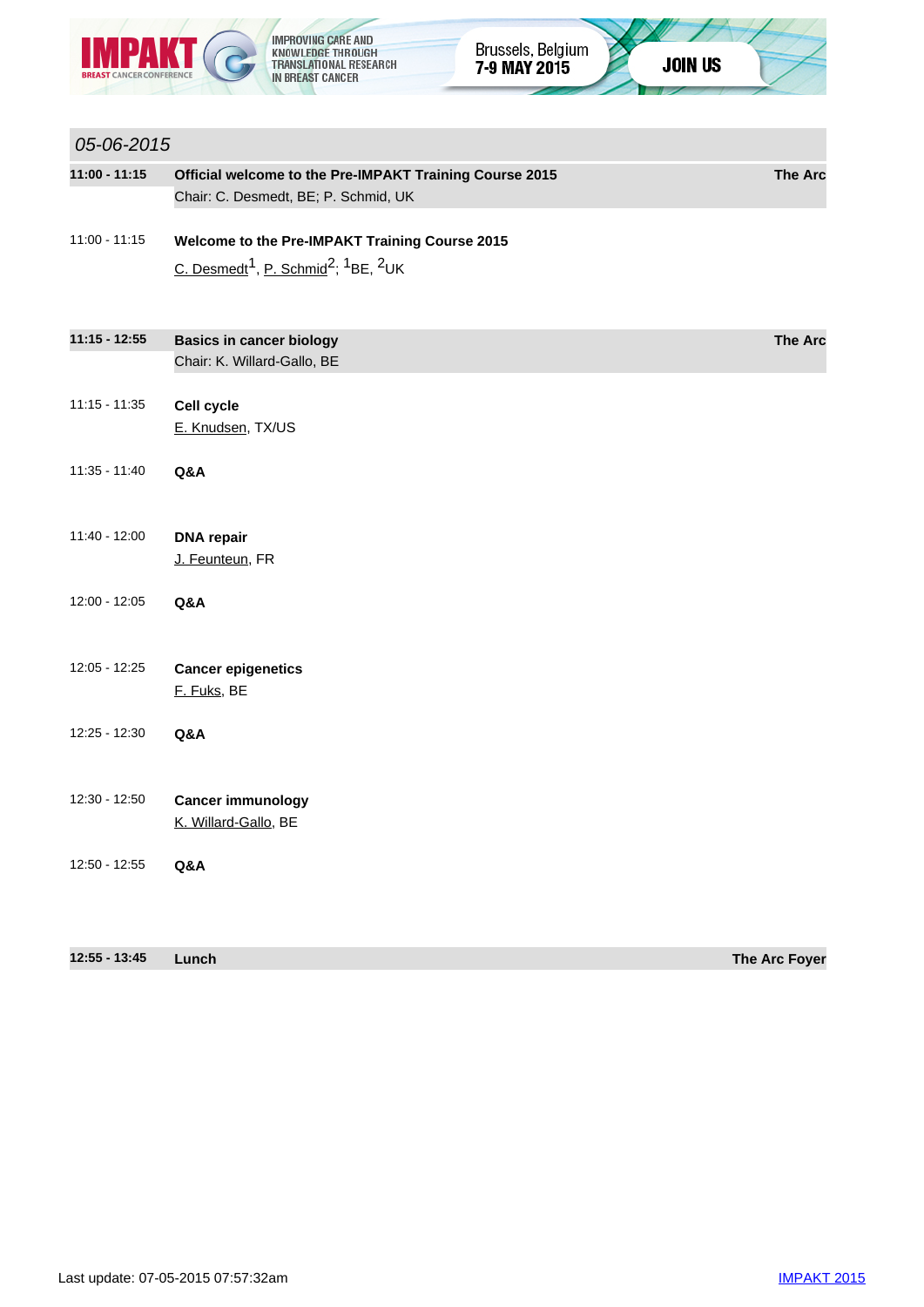|                 | <b>IMPROVING CARE AND</b><br>Brussels, Belgium<br>KNOWLEDGE THROUGH<br><b>JOIN US</b><br>TRANSLATIONAL RESEARCH<br>7-9 MAY 2015<br>IN BREAST CANCER |                |
|-----------------|-----------------------------------------------------------------------------------------------------------------------------------------------------|----------------|
|                 |                                                                                                                                                     |                |
| $13:45 - 15:25$ | Tools, tips and tricks for biomarker research<br>Chair: C. Denkert, DE                                                                              | <b>The Arc</b> |
| 13:45 - 14:05   | Sample collection and processing<br>C. Denkert, DE                                                                                                  |                |
| 14:05 - 14:10   | Q&A                                                                                                                                                 |                |
| 14:10 - 14:30   | Validated assays in pathology<br>I. Migliaccio, IT                                                                                                  |                |
| 14:30 - 14:35   | Q&A                                                                                                                                                 |                |
| 14:35 - 14:55   | Quantification and qualification of immune infiltrates: International standardisation<br>R. Salgado, BE                                             |                |
| 14:55 - 15:00   | Q&A                                                                                                                                                 |                |
| 15:00 - 15:20   | Introduction to proteomics<br>M. Ellis, TX/US                                                                                                       |                |
| 15:20 - 15:25   | Q&A                                                                                                                                                 |                |
|                 |                                                                                                                                                     |                |

**15:25 - 15:45 Coffee break The Arc Foyer**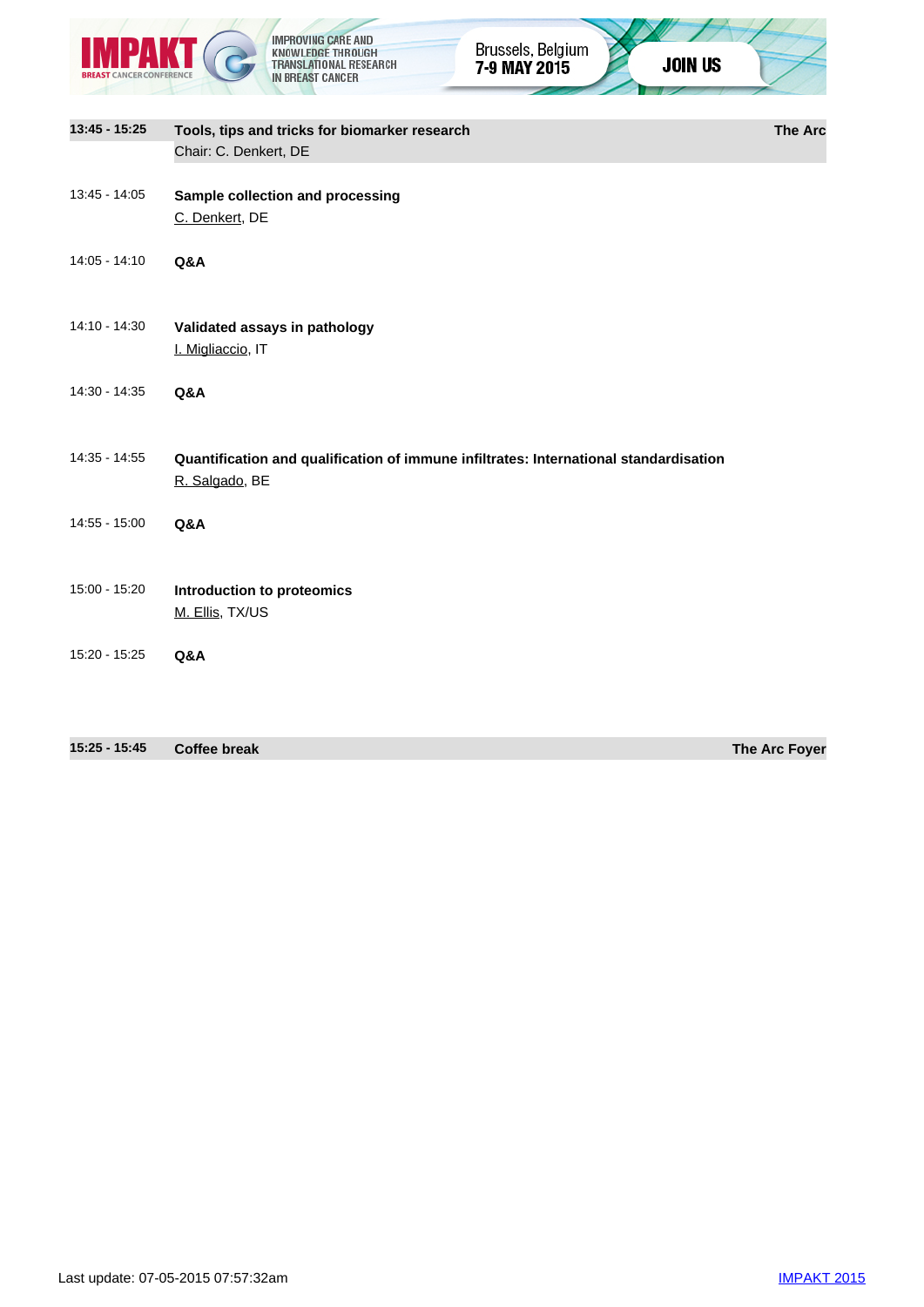



**15:45 - 17:00 Rapidly evolving research areas The Arc** Chair: J. Reis-Filho, US 15:45 - 16:05 **Introduction to Next Generation Sequencing** S. Nik-Zainal, UK 16:05 - 16:10 **Q&A** 16:10 - 16:30 **How to use genomics in paraffin samples** J. Reis-Filho, NY/US 16:30 - 16:35 **Q&A** 16:35 - 16:55 **Interrogating liquid biopsies: Tools, promises and challenges** D. Tsui, UK 16:55 - 17:00 **Q&A**

| 17:00 - 17:45 | Resources for translational research<br>Chair: F. André, FR              | <b>The Arc</b> |
|---------------|--------------------------------------------------------------------------|----------------|
| 17:00 - 17:15 | <b>Public dataset and tools</b><br>C. Desmedt, BE                        |                |
| 17:15 - 17:20 | Q&A                                                                      |                |
| 17:20 - 17:40 | How to write successful grants in translational research<br>E. André, FR |                |
| 17:40 - 17:45 | Q&A                                                                      |                |
|               |                                                                          |                |
| 17:45 - 18:30 | <b>Training Course cocktail</b>                                          | The Arc Foyer  |
|               |                                                                          |                |
| 05-07-2015    |                                                                          |                |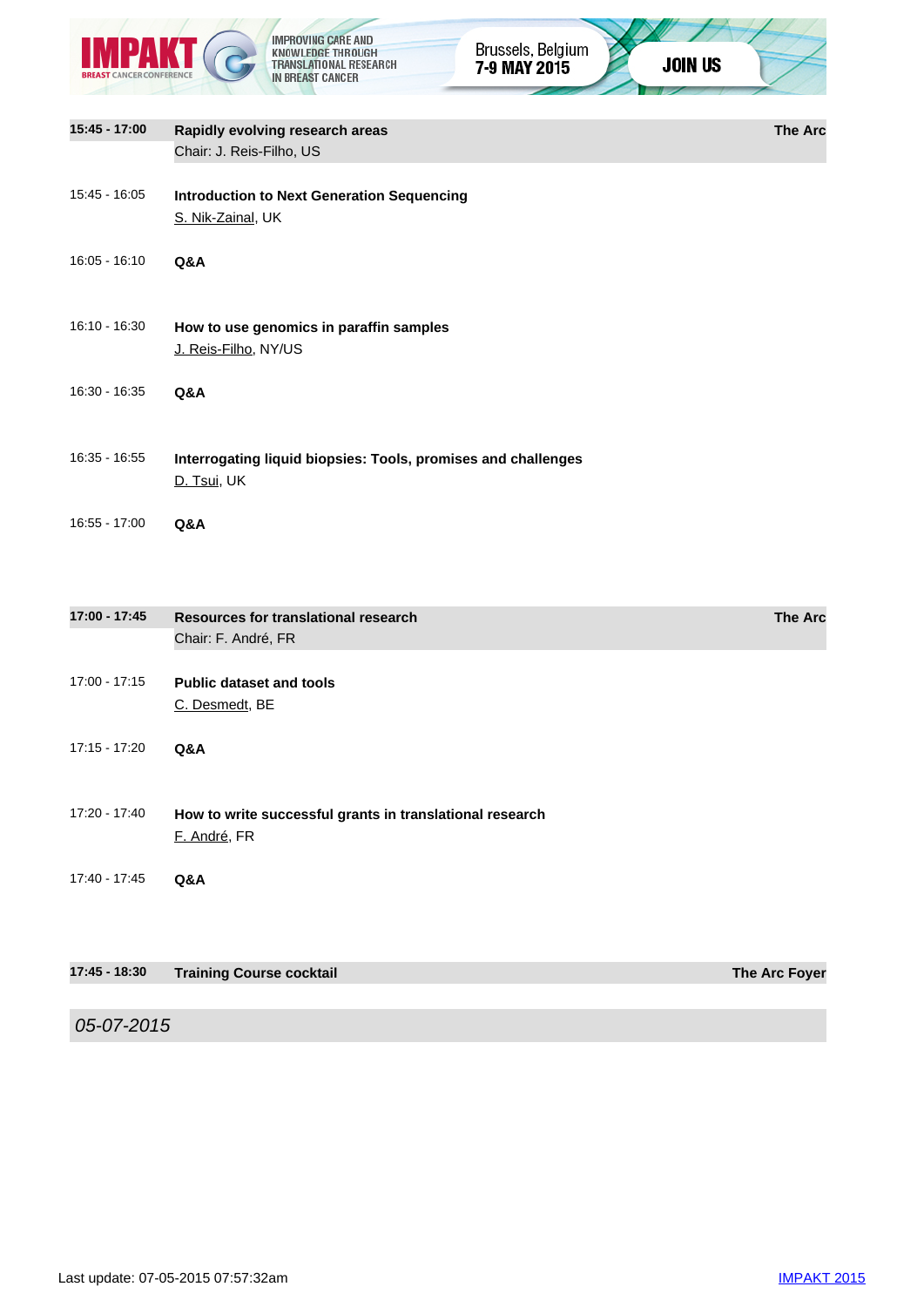



**09:00 - 10:15 Basic in statistics and clinical trial design The Arc** Chair: S. Michiels, FR 09:00 - 09:20 **Basics in statistical tests** E. Biganzoli, IT 09:20 - 09:25 **Q&A** 09:25 - 09:45 **How to report translational research results** S. Michiels, FR 09:45 - 09:50 **Q&A** 09:50 - 10:10 **Basics in clinical trial design** M. Arnedos, FR 10:10 - 10:15 **Q&A**

| $10:15 - 10:45$ | <b>Coffee break</b>                      | The Arc Foyer  |
|-----------------|------------------------------------------|----------------|
|                 |                                          |                |
| $10:45 - 11:35$ | Translation from biomarker to the clinic | <b>The Arc</b> |
|                 | Chair: P. Schmid, UK                     |                |
|                 |                                          |                |
| $10:45 - 11:05$ | Early drug development                   |                |
|                 | P. Schmid, UK                            |                |
|                 |                                          |                |
| $11:05 - 11:10$ | Q&A                                      |                |
|                 |                                          |                |
| $11:10 - 11:30$ | <b>Target validation</b>                 |                |
|                 | N. Turner, UK                            |                |
|                 |                                          |                |
| $11:30 - 11:35$ | Q&A                                      |                |
|                 |                                          |                |
|                 |                                          |                |
|                 |                                          |                |

**11:35 - 13:00 Training course lunch The Arc Foyer**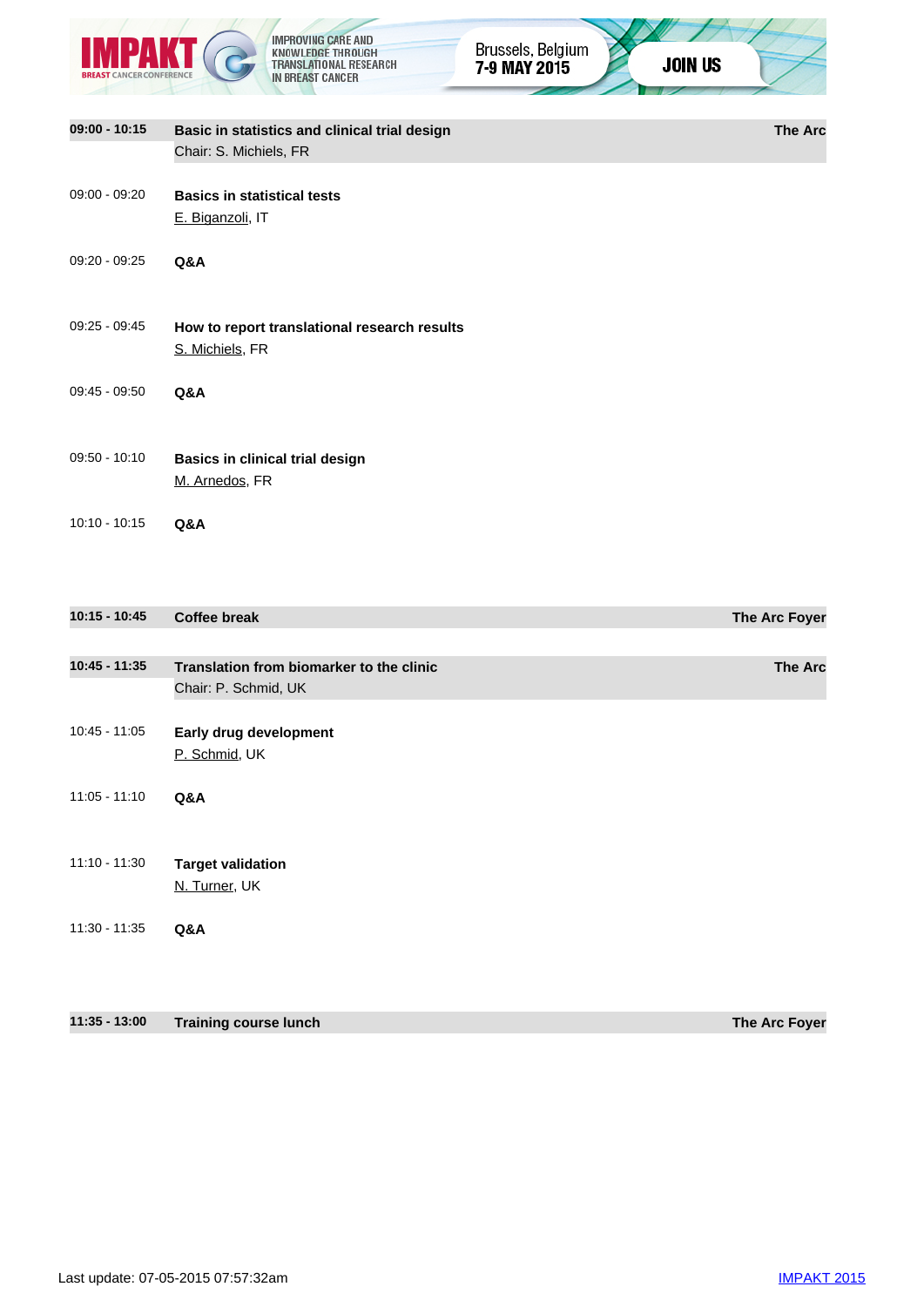|                 |                                     | EDGE THROUGH.<br>ATIONAL RESEARCH<br>IN BREAST CANCER                               | Brussels, Belgium<br>7-9 MAY 2015                                                       | <b>JOIN US</b> |                  |
|-----------------|-------------------------------------|-------------------------------------------------------------------------------------|-----------------------------------------------------------------------------------------|----------------|------------------|
| 13:00 - 13:15   | <b>Official welcome</b>             |                                                                                     |                                                                                         |                | <b>Gold Hall</b> |
|                 |                                     | Chair: N. Turner, UK; M. Piccart, BE; C. Denkert, DE                                |                                                                                         |                |                  |
| 13:00 - 13:05   | M. Piccart, BE                      | <b>Welcome to the IMPAKT Conference</b>                                             |                                                                                         |                |                  |
| $13:05 - 13:15$ |                                     | Introduction to the IMPAKT Conference                                               |                                                                                         |                |                  |
|                 |                                     | C. Denkert <sup>1</sup> , N. Turner <sup>2</sup> ; <sup>1</sup> DE, <sup>2</sup> UK |                                                                                         |                |                  |
| $13:15 - 14:15$ | <b>Opening Keynote session</b>      |                                                                                     |                                                                                         |                | <b>Gold Hall</b> |
|                 |                                     | Chair: S. Chandarlapaty, US; C. Sotiriou, BE                                        |                                                                                         |                |                  |
| 13:15 - 13:45   | C. Blanpain, BE                     | Tracing the cellular origin of breast cancer                                        |                                                                                         |                |                  |
| 13:45 - 14:05   | L. Norton, NY/US                    |                                                                                     | Concepts on cells of origin of cancer: Implications for clinical practice               |                |                  |
| $14:05 - 14:15$ | Q&A                                 |                                                                                     |                                                                                         |                |                  |
| 14:15 - 15:45   |                                     | Chair: A.M. Thompson, US; J. Reis-Filho, US                                         | The molecular origin of breast cancer: Clinical significance of genomic patterns        |                | <b>Gold Hall</b> |
| 14:15 - 14:35   | cancer<br>P. Van Loo, UK            |                                                                                     | Genomic ventures to explore tumour development and intra-tumour heterogeneity in breast |                |                  |
| 14:35 - 14:55   | R. Harris, MN/US                    |                                                                                     | APOBEC mutation signatures and the origins of mutation in breast cancer                 |                |                  |
| 14:55 - 15:10   | S. Nik-Zainal, UK                   | Which mutations are relevant? Strategies for identification                         |                                                                                         |                |                  |
| 15:10 - 15:25   | L. Pusztai, CT/US                   |                                                                                     | Therapeutic implications of mutational evolution in breast cancer                       |                |                  |
| 15:25 - 15:45   | <b>Q&amp;A / General Discussion</b> |                                                                                     |                                                                                         |                |                  |

**15:45 - 16:15 Coffee break Delvaux Foyer**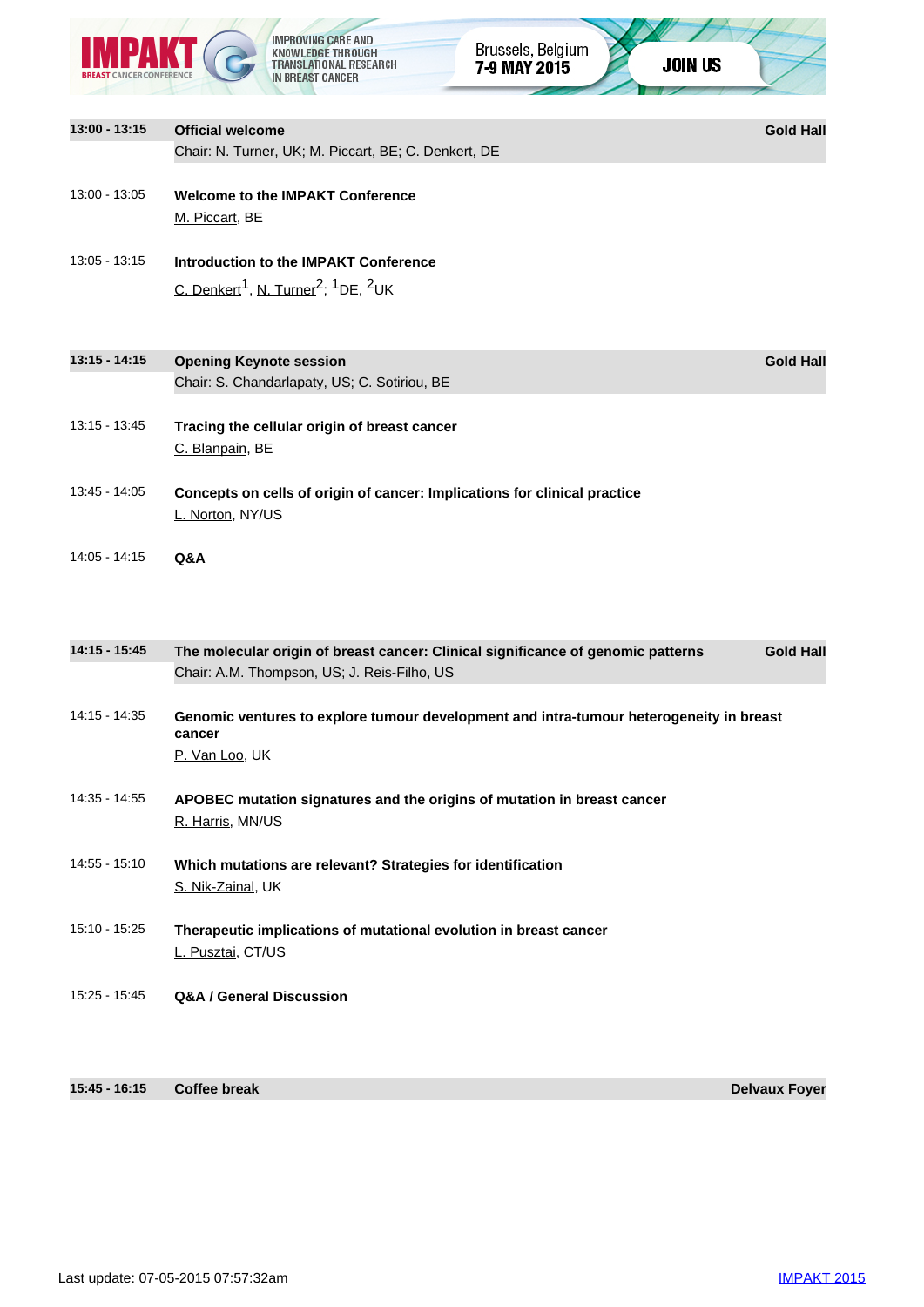

| 16:15 - 17:45 | <b>Best abstracts session</b>                                                                                                                                                                                                                                                                                                   | <b>Gold Hall</b>     |
|---------------|---------------------------------------------------------------------------------------------------------------------------------------------------------------------------------------------------------------------------------------------------------------------------------------------------------------------------------|----------------------|
|               | Chair: N. Turner, UK; C. Denkert, DE                                                                                                                                                                                                                                                                                            |                      |
| 16:15 - 16:25 | 390 - Constitutively activated STAT3 is predictive for trastuzumab resistance in primary HER2<br>positive breast cancer                                                                                                                                                                                                         |                      |
|               | A. Sonnenblick <sup>1</sup> , S. Brohée <sup>1</sup> , R. Salgado <sup>1</sup> , G. Van den Eynden <sup>1</sup> , P. Neven <sup>1</sup> , S. Loibl <sup>2</sup> , C. Denkert <sup>2</sup> , H.<br>Joensuu <sup>3</sup> , M. Piccart <sup>1</sup> , C. Sotiriou <sup>1</sup> ; <sup>1</sup> BE, <sup>2</sup> DE, <sup>3</sup> FI |                      |
| 16:25 - 16:35 | 86O - PI3 kinase/mTOR inhibition increases sensitivity of ER positive breast cancers to CDK4/6<br>inhibition by blocking cell cycle re-entry driven by cyclinD1 and inducing apoptosis                                                                                                                                          |                      |
|               | M.T. Herrera-Abreu <sup>1</sup> , U. Asghar <sup>1</sup> , R. Elliot <sup>1</sup> , A. Pearson <sup>1</sup> , M. Nannini <sup>2</sup> , A. Young <sup>2</sup> , D. Sampath <sup>2</sup> , M.<br>Dowsett <sup>1</sup> , L. Martin <sup>1</sup> , N. Turner <sup>1</sup> ; <sup>1</sup> UK, <sup>2</sup> CA/US                    |                      |
| 16:35 - 16:45 | 400 - Identification of gene expression signatures of palbociclib (PD) response in breast cancer<br>(BC)                                                                                                                                                                                                                        |                      |
|               | I. Migliaccio, S. Piazza, R. Verardo, C. Guarducci, M. Bonechi, Y. Ciani, E. Moretti, O. Siclari, A. Di Leo,<br>L. Malorni; IT                                                                                                                                                                                                  |                      |
| 16:45 - 17:00 | <b>Invited Discussant</b>                                                                                                                                                                                                                                                                                                       |                      |
|               | L. Carey, NC/US                                                                                                                                                                                                                                                                                                                 |                      |
| 17:00 - 17:10 | 230 - Clinical patterns of metastatic spread from formalin-fixed, paraffin-embedded (FFPE)<br>expression profiles: A case-control study of 1,357 breast cancer patients                                                                                                                                                         |                      |
|               | K. Lawler, E. Papouli, A. Tutt, T. Ng, S. Pinder, P. Parker, L. Holmberg, C. Gillett, A. Grigoriadis, A.<br>Purushotham; UK                                                                                                                                                                                                     |                      |
| 17:10 - 17:20 | 410 - Exploring the intra-patient PIK3CA mutational heterogeneity of circulating tumour cells by<br>massive parallel sequencing in patients with metastatic hormone receptor-positive breast cancer<br>B. De Laere, D. Peeters, R. Salgado, P. Vermeulen, P. van Dam, L. Dirix, S. Van Laere; BE                                |                      |
| 17:20 - 17:30 | 420 - Profiles of genome complexity identify HORMAD1 as a driver of homologous recombination<br>deficiency and platinum therapy response in triple-negative breast cancer                                                                                                                                                       |                      |
|               | A. Grigoriadis <sup>1</sup> , D. Weekes <sup>1</sup> , J. Watkins <sup>1</sup> , P. Gazinska <sup>1</sup> , J. Frankum <sup>1</sup> , C. Lord <sup>1</sup> , A. Ashworth <sup>1</sup> , J. Ford <sup>2</sup> ,<br>M. Telli <sup>2</sup> , A. Tutt <sup>1</sup> ; <sup>1</sup> UK, <sup>2</sup> CA/US                            |                      |
| 17:30 - 17:45 | <b>Invited Discussant</b>                                                                                                                                                                                                                                                                                                       |                      |
|               | F. Symmans, TX/US                                                                                                                                                                                                                                                                                                               |                      |
| 17:45 - 19:00 | <b>Welcome reception and Poster Walk</b>                                                                                                                                                                                                                                                                                        | <b>Delvaux Foyer</b> |
|               |                                                                                                                                                                                                                                                                                                                                 |                      |
|               |                                                                                                                                                                                                                                                                                                                                 |                      |

- 17:45 17:45 **EARLY BREAST CANCER SYSTEMIC THERAPY**
- 17:45 17:45 **1P A phase III randomized study of paclitaxel and trastuzumab versus paclitaxel alone for early stage, ER and PR receptor negative and HER2-positive breast cancer as adjuvant treatment** M. Singhal, A. Kapoor, S. Narayan, S. Maharia, R. Nirban, S. Beniwal, H. Kumar; IN
- 17:45 17:45 **2P Agreement in risk assessment among breast cancer specialists: A survey within the MINDACT cohort**

 $C.$  Drukker<sup>1</sup>, L. Slaets<sup>2</sup>, R. Goossens<sup>2</sup>, M. Schmidt<sup>1</sup>, E. Rutgers<sup>1</sup>, F. Cardoso<sup>3</sup>, S. Linn<sup>1</sup>, J. Bogaerts<sup>2</sup>;  $\overline{1_{\text{NL}}}, \overline{2_{\text{BE}}}, \overline{3_{\text{PT}}}$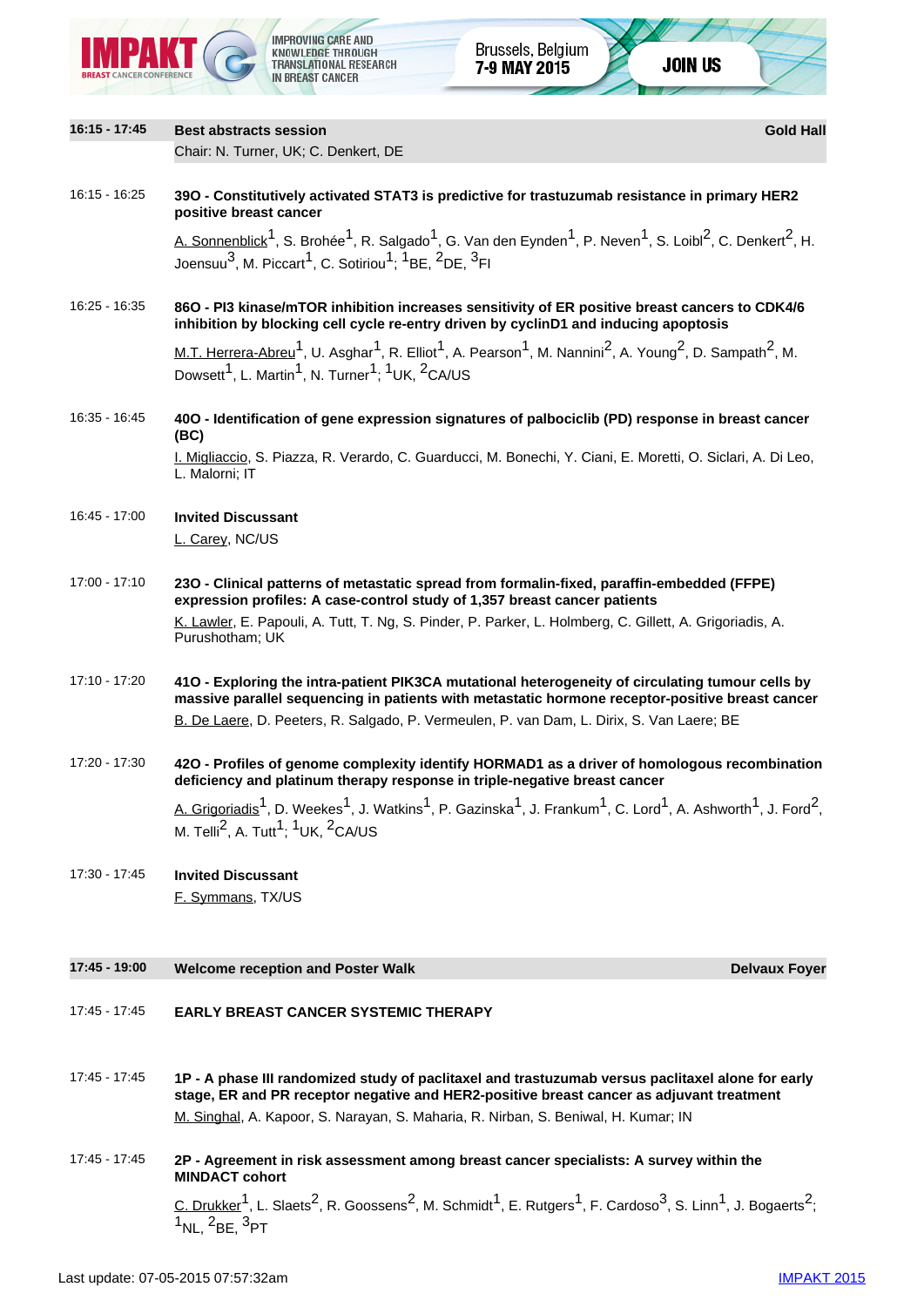

- 17:45 17:45 **3P Estimated number of Korean women who could benefit from tamoxifen or raloxifene for breast cancer chemoprevention: data from the Korea National Health and Nutrition Examination Survey** M.-C. Chang, J.W. Min; KR 17:45 - 17:45 **4P - Influence of anthracycline- and/or taxane-based chemotherapy on bone metabolism of patients with primary breast cancer** C. Kurbacher, N. Rauschenbach, A. Kurbacher, S. Herz, K. Monreal, C. Bartling, J. Kurbacher, A. Quade; **DE** 17:45 - 17:45 **5P - Lipid profiles of young Chinese breast cancer after adjuvant chemotherapy** W. Yeo, C. Yip, F. Mo, E. Pang, C. Yip, K. Lee, V. Chan, J. Suen, W. Ho, T. Liem; HK 17:45 - 17:45 **6P - Pregnancy-associated breast cancer: Influence of gestation length and breastfeeding on survival in a population based cohort** J. Mackie<sup>1</sup>, A. Ives<sup>2</sup>, M. Bulsara<sup>2</sup>, C. Saunders<sup>2</sup>: <sup>1</sup>AU, <sup>2</sup>WA/AU
- 17:45 17:45 **7P Breast cancer awareness and early detection practices among Omani women: A cross-sectional survey** E. Al-Khasawneh, V. Seshan, Y. Al-Farsi, S. Siddiqui, M. Al-Moundhri; OM
- 17:45 17:45 **8P Effect of long term yoga practice on psychological and immune outcomes in breast cancer survivors** A. Ram<sup>1</sup>, N. Raghuram<sup>1</sup>, R. Rao<sup>1</sup>, V. Veldore<sup>1</sup>, M.R. Usharani<sup>1</sup>, G. Kodaganur<sup>1</sup>, B.S. Ajaikumar<sup>1</sup>, S. Reddy<sup>2</sup>:  $1$  IN,  $2$  CA/US
- 17:45 17:45 **LOCO-REGIONAL THERAPY**
- 17:45 17:45 **9P ZOO 11 trial: Does it influence our clinical practice in the United Kingdom** A. Syed, W. Nabi, J. Lawrence, S.R. Eleti, E. Gray; UK
- 17:45 17:45 **10P Radiotherapy plus trastuzumab in the treatment of Her2-positive locally advanced breast cancer** A. Belokhvostova, Y. Ragulin; RU
- 17:45 17:45 **11P 10-year results of complex treatment with reactor neutrons in locally advanced breast cancer (BC)** Y. Ragulin, Y. Mardynsky, I. Gulidov, G. Aminov, V. Medvedev, A. Sysoev, I. Kotuchov; RU
- 17:45 17:45 **12P Outcome analysis of patients with breast cancer and positive sentinel node** A. Syed, S.R. Eleti, R. Buhain; UK
- 17:45 17:45 **ADVANCED BREAST CANCER SYSTEMIC THERAPY**
- 17:45 17:45 **13P Stage 1 results from MDV3100-11: A 2-stage study of enzalutamide (ENZA), an androgen** receptor (AR) inhibitor, in advanced AR& plus; triple-negative breast cancer (TNBC) J. Cortes Castan<sup>1</sup>, P. Schmid<sup>2</sup>, A. Awada<sup>3</sup>, H. Uppal<sup>4</sup>, I.C. Tudor<sup>4</sup>, M. Blaney<sup>5</sup>, J. Steinberg<sup>6</sup>, D. Yardley<sup>7</sup>, C. Hudis<sup>8</sup>, T. Traina<sup>8</sup>; <sup>1</sup>ES, <sup>2</sup>UK, <sup>3</sup>BE, <sup>4</sup>CA/US, <sup>5</sup>US, <sup>6</sup>IL/US, <sup>7</sup>TN/US, <sup>8</sup>NY/US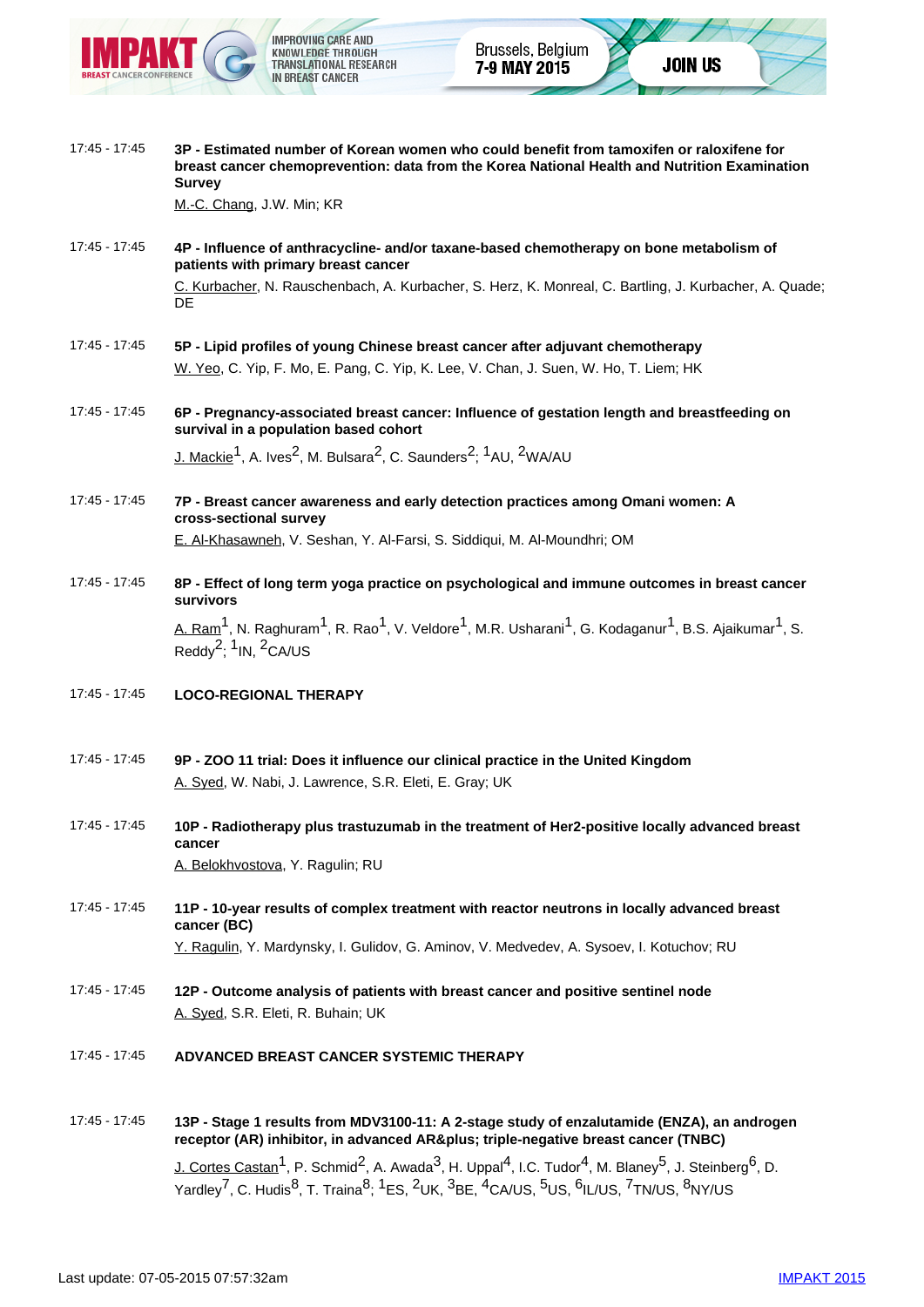

## 17:45 - 17:45 **14P - KEYNOTE-012: A phase Ib study of pembrolizumab (MK-3475) in patients (pts) with metastatic triple-negative breast cancer (mTNBC)**

L. Buisseret<sup>1</sup>, J. Specht<sup>2</sup>, E..C. Dees<sup>3</sup>, R. Berger<sup>4</sup>, S. Gupta<sup>5</sup>, R. Geva<sup>4</sup>, L. Pusztai<sup>6</sup>, C. Gause<sup>7</sup>, V.  $\overline{Karantza}^7$ , R. Nanda $\overline{8}$ ,  $\overline{1}$ BE,  $\overline{2}$ WA/US,  $\overline{3}$ NC/US,  $\overline{4}$ IL,  $\overline{5}$ US,  $\overline{6}$ CT/US,  $\overline{7}$ NJ/US,  $\overline{8}$ IL/US

17:45 - 17:45 **15P - Transarterial chemoembolization with doxorubicin-loaded drug-eluting beads (DEBDOX) in the treatment of breast cancer liver metastases: A pilot study**

G. Bruixola, R. García, F. Gomez, C. Escoín, L. Palomar, H. de la Cueva, J. Martínez, A. Santaballa; ES

17:45 - 17:45 **16P - Comparison of bevacizumab & plus; chemotherapy regimens for triple-negative type locally advanced breast cancer**

A. Kenjaeva, Z. Olimova, E. Gafurov; UZ

17:45 - 17:45 **17P - Intravenous thiotepa for treatment of leptomeningeal carcinomatosis: Retrospective case series**

J. Chahal, P. Chalasani, A. Stopeck, K. Clarke, R. Livingston; AZ/US

17:45 - 17:45 **18P - Brain Metastases in Breast Cancer Network Germany (BMBC, GBG 79): Multicentric, retrospective and prospective collection of patient data and biomaterial from breast cancer patients as platform for translational research**

V. Müller, E. Laakmann, T. Fehm, V. Möbus, G. von Minckwitz, J. Kaiser, S. Loibl, I. Witzel; DE

- 17:45 17:45 **19P High reduction of circulating tumor cells (CTCs) in patients with HER2-negative recurrent or metastatic breast cancer treated with eribulin as third-line therapy: ONSITE trial (OncoSur Analysis of the Treatment in Third Line of ABC with Eribulin)** L. Manso, F. Moreno, J.I. Delgado, M.J. Echarri, A. López, Y. Izarzugaza, P. Borrega, N. Martínez, C. Olier, H. Cortes-Funes; ES
- 17:45 17:45 **20P Targeting HER2 in patients with HER2-negative metastatic breast cancer with elevated serum levels of the HER2 extracellular domain and/or HER2-positive circulating tumor cells in the clinical routine**

C. Kurbacher, A. Quade, G. Kunstmann, S. Herz, J. Kurbacher, M. Warm; DE

17:45 - 17:45 **21P - Expression of CD138 / syndecan-1 in triple-negative breast cancer – correlative study of GeparSixto** G. von Minckwitz, B. Pfitzner, V. Müller, P. Fasching, T. Karn, C. Schem, K. Schönfeld, T. Häder, S.

Loibl, C. Denkert; DE

- 17:45 17:45 **22P Can pathological complete response serve as a surrogate endpoint for survival?** N. Hariharan, N. Nair, V. Parmar, R. Hawaldar, P. Padmanaban, V. Vanmali, R. Badwe; IN
- 17:45 17:45 **GENOMICS AND PROTEOMIC ANALYSIS OF BREAST CANCER**

17:45 - 17:45 **24P - Phosphoproteomic assessment of HER2 signaling pathway in HER2 non-amplified patients of the GeparQuattro and GeparQuinto trials**  $S.$  Avril<sup>1</sup>, G. von Minckwitz<sup>2</sup>, K. Malinowsky<sup>2</sup>, P. Fasching<sup>2</sup>, T. Karn<sup>2</sup>, A. Hartmann<sup>2</sup>, M. Untch<sup>2</sup>, C. Denkert<sup>2</sup>, K.-F. Becker<sup>2</sup>, S. Loibl<sup>2, 1</sup>OH/US. <sup>2</sup>DE

17:45 - 17:45 **25P - Detection of HER2-status and genomic analysis of disseminated cancer cells (DCCs) of non-metastatic breast cancer patients with HER2-negative and positive primary tumors** E. Doblinger, O. Schmidt, Z. Czyz, G. Haunschild, B. Rack, T. Schamberger, C. Klein; DE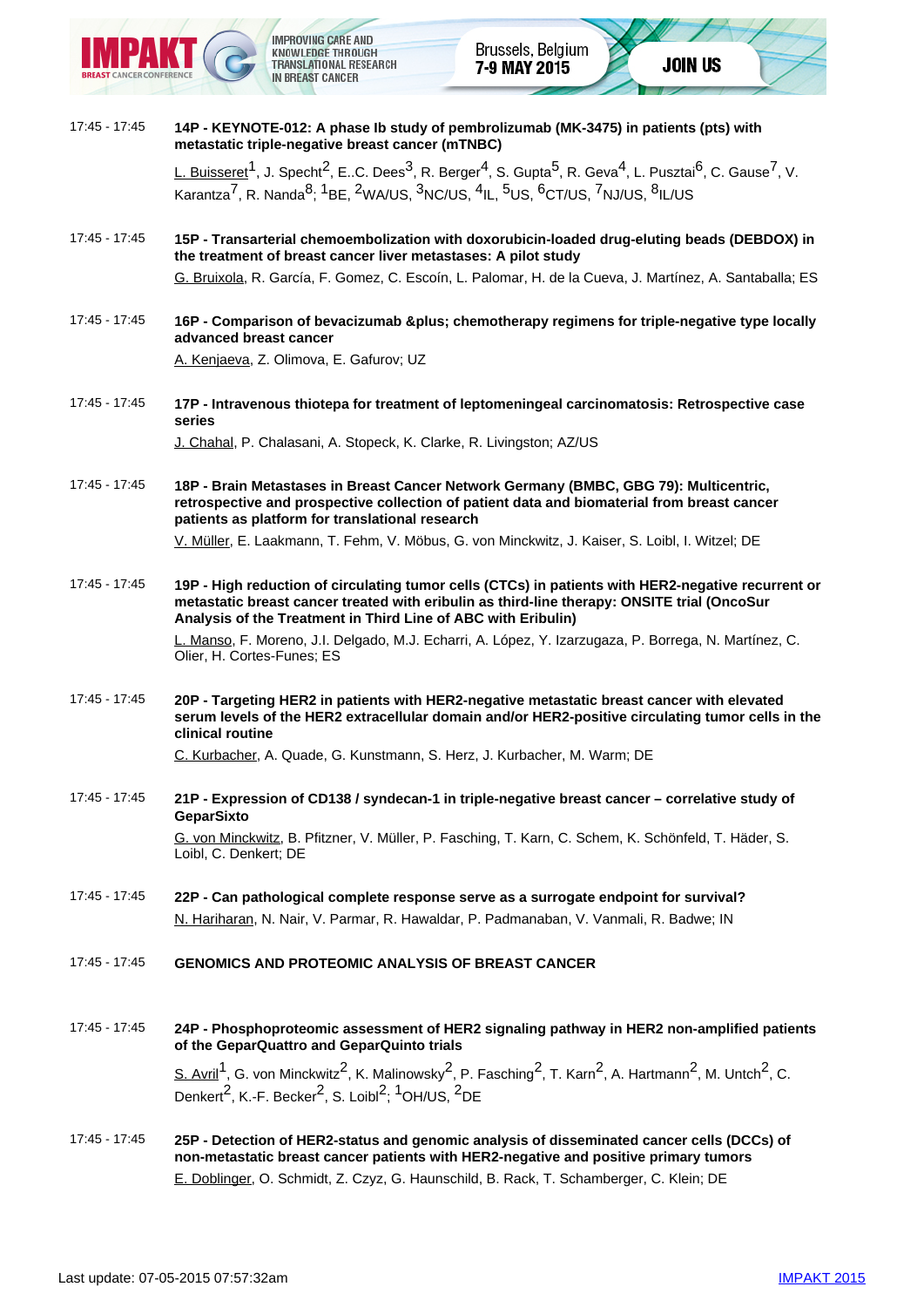

| 17:45 - 17:45 | 26P - Whole exome sequencing of circulating and disseminated tumour cells in patients with<br>metastatic breast cancer                                              |
|---------------|---------------------------------------------------------------------------------------------------------------------------------------------------------------------|
|               | D. Peeters, A. Brouwer, K. Op de Beeck, G. Van de Weyer, P. Pauwels, M. Peeters, P. Vermeulen, S.<br>Van Laere, G. Van Camp, L. Dirix; BE                           |
| 17:45 - 17:45 | 27P - Common gene signature expressed by breast and kidney cancers-derived endothelial<br>colony forming cells                                                      |
|               | R. Tancredi, V. Fotia, F. Moccia, V. Rosti, C. Porta, M.G. Della Porta, L. Beltrame, A. Zambelli, G.A. Da<br>Prada, A. Riccardi; IT                                 |
| 17:45 - 17:45 | 28P - Germ cells and mammary gland transcritome comparison generate a powerful gene<br>expression profile that predicts breast cancer survival                      |
|               | D. Tiezzi, H. Noushmehr, W. Silveira, T. Sabedot, J. Andrade; BR                                                                                                    |
| 17:45 - 17:45 | 29P - Effect of delays in time to fixation due to routine X-ray of surgical breast cancer specimens<br>on gene expression profiles                                  |
|               | E. Lopez Knowles, A. Gao, F. Macneill, I. Pinhel, L. Martin, M. Dowsett; UK                                                                                         |
| 17:45 - 17:45 | 30P - Differential microRNA expression in breast cancer patients aged 35 years or younger                                                                           |
|               | G. Ribas, M. Peña-Chilet, S. Oltra, M.T. Martinez, A. Lluch-Hernandez, G. Ayala; ES                                                                                 |
| 17:45 - 17:45 | 31P - Multigene sequencing for the genetic diagnostics of patients with early-onset or familial<br>breast cancer                                                    |
|               | P.-H. Lin, W.-H. Kuo, C.-H. Lin, Y.-S. Lu, Y.-H. Ni, C.-S. Huang; TW                                                                                                |
| 17:45 - 17:45 | 32P - Molecular characterization of breast cancer brain metastases and circulating tumor cells                                                                      |
|               | H. Wikman, I. Hohensee, C. Riebensahm, I. Witzel, J. Matschke, M. Glatzel, K. Lamszus, S. Riehtdorf, V.<br>Müller, K. Pantel; DE                                    |
| 17:45 - 17:45 | 33P - Genetic study of triple negative breast cancers                                                                                                               |
|               | M. Boukerroucha, C. Josse, S. ElGuendi, P. Freres, R. Marée, S. Wenric, K. Segers, J. Collignon, G.<br>Jerusalem, V. Bours; BE                                      |
| 17:45 - 17:45 | 34P - The GATA3 and SENP5 network demonstrates control over breast cancer phenotypes                                                                                |
|               | S. Efroni, R. Ben-Hamo; IL                                                                                                                                          |
| 17:45 - 17:45 | 35P - MiR-16 is the most stable-expressed housekeeping microRNA in breast cancer tissues from<br>primary and metastatic sites                                       |
|               | G. Rinnerthaler, H. Hackl, F. Hamacher, S.P. Gampenrieder, C. Hufnagl, F. Romeder, C. Monzo<br>Fuentes, C. Hauser-Kronberger, B. Mlineritsch, R. Greil; AT          |
| 17:45 - 17:45 | 36P - Incidence of oncogenes in PI3K/AKT and MAPK signaling pathways in breast cancer                                                                               |
|               | J.M. Cejalvo, J.A. Perez Fidalgo, B. Bermejo, M. Ibarrola-Villaba, O. Burgues, G. Ribas, M.T. Martinez, A.<br>Lluch-Hernandez; ES                                   |
| 17:45 - 17:45 | 37P - P14ARF-p53-p21 alters the metabolic pathway in breast cancer - a novel proteomic global<br>approach                                                           |
|               | D. Hatoum <sup>1</sup> , D. Yagoub <sup>2</sup> , S. Brennan <sup>2</sup> , N. Nassif <sup>2</sup> , E. McGowan <sup>2</sup> ; <sup>1</sup> AU, <sup>2</sup> NSW/AU |
| 17:45 - 17:45 | 38P - Retinoic acid signaling in human breast cancer cells: A phosphoproteomic approach                                                                             |
|               | M. Carrier, M. Joint, R. Lutzing, A. Page, C. Rochette-Egly; FR                                                                                                     |

17:45 - 17:45 **BIOMARKERS IN BREAST CANCER (PROGNOSTIC, PREDICTIVE AND PHARMACODYNAMIC)**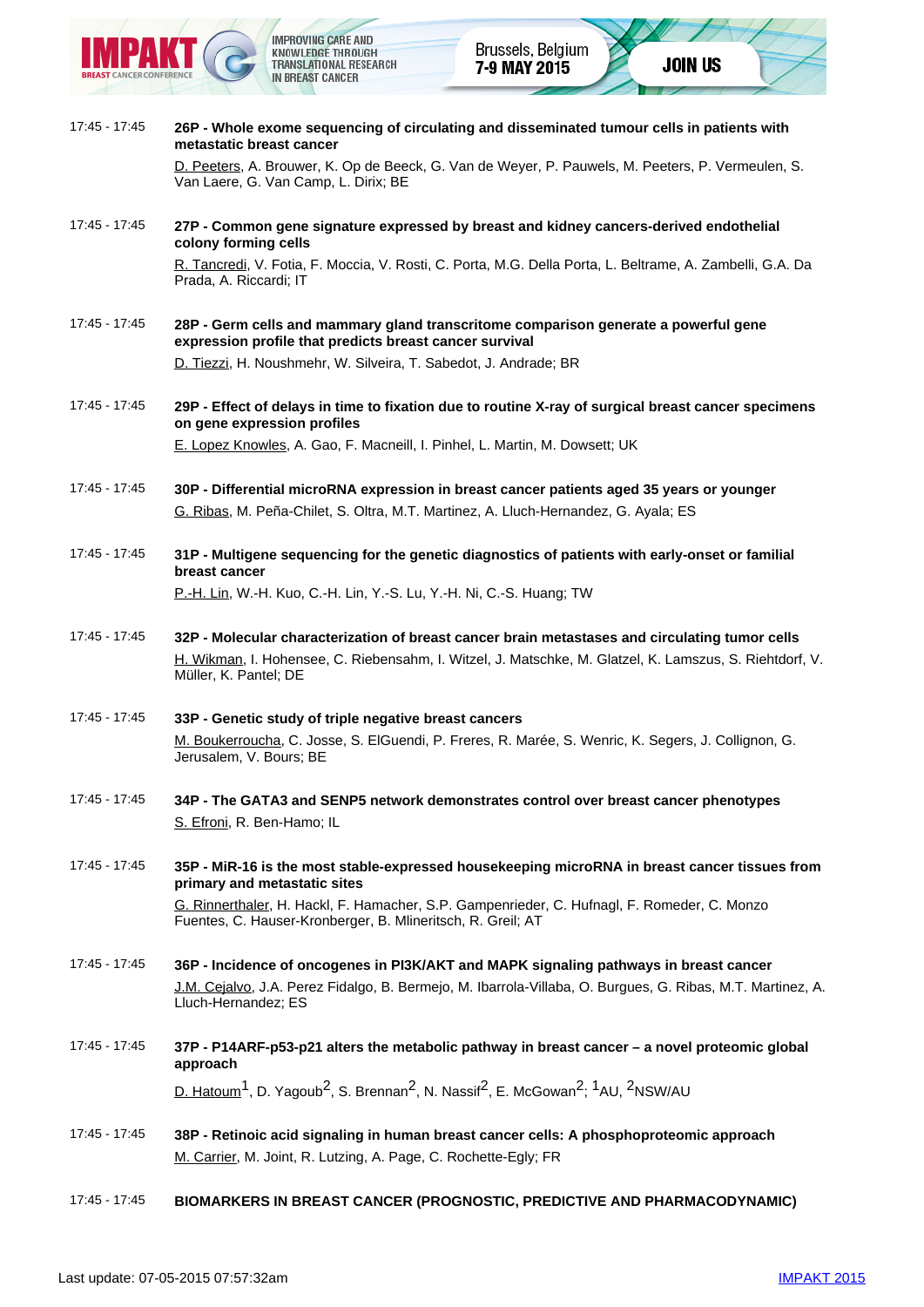

17:45 - 17:45 **43P - Development and validation of multiplex digital PCR assays on circulating tumor DNA in advanced breast cancer: Implementation for clinical routine use** I. Garcia-Murillas, G. Schiavon, S. Hrebien, B. Oleary, J. Morden, I. Smith, N. Turner; UK 17:45 - 17:45 **44P - Gene expression of breast cancer related genes in circulating tumour cells (CTCs) from patients with metastatic breast cancer** K. Aaltonen, C. Graffman, A.-M. Larsson, L. Rydén; SE 17:45 - 17:45 **45P - Cost-effectiveness analysis of VEGF-A testing to predict response to bevacizumab (BEV) as a component of neo-adjuvant therapy of early HER-2 negative breast cancer** P. Blank<sup>1</sup>, S. Loibl<sup>2</sup>, B. Linderholm<sup>3</sup>, S. Caramuta<sup>3</sup>, V. Nekljudova<sup>2</sup>, T. Szucs<sup>1</sup>, J. Van Stiphout<sup>1</sup>, Z. Ademi<sup>1</sup>, G. von Minckwitz<sup>2</sup>, M. Schwenkglenks<sup>1</sup>; <sup>1</sup>CH, <sup>2</sup>DE, <sup>3</sup>SE 17:45 - 17:45 **46P - p53 mutations in HER2 positive and triple negative breast cancer treated with neoadjuvant chemotherapy – A translational subproject of the GeparSixto trial** S. Darb-Esfahani, W. Weichert, C. Denkert, G. von Minckwitz, V. Nekljudova, J. Lindner, V. Endris, F. Khandan, S. Loibl; DE 17:45 - 17:45 **47P - Defining prognostic and therapeutic selective classes of TNBC** E. Knudsen, J. Franco, U. Balaji, A. Witkiewicz; TX/US 17:45 - 17:45 **48P - Low hormone receptor (HR) status and the benefit of hormonal therapy (HT) in patients with early breast cancer (EBC)** C. Guarducci, M. Bonechi, C. Biagioni, L. Malorni, L. Biganzoli, M.C. Truglia, S. Vitale, G. Soldi, A. Di Leo, I. Migliaccio; IT 17:45 - 17:45 **49P - Molecular classification of basal-like breast cancer subtypes based on predictive survival markers** H. Milioli, I. Tishchenko, C. Riveros, R. Berretta, P. Moscato; NSW/AU 17:45 - 17:45 **50P - Contemporary risk of local, regional and contralateral breast cancer recurrence** K. Aalders, A. van Bommel, T. van Dalen, G. Sonke, P. van Diest, L. Boersma, M. van der Heijden - van der Loo; NL 17:45 - 17:45 **51P - Pathological complete response (pCR) is not a good marker for inflammatory breast cancer (IBC) patients to predict improved long-term survival after neoadjuvant chemotherapy (NT)** F. Fei<sup>1</sup>, L. Tang<sup>2</sup>, G. Di<sup>2</sup>; <sup>1</sup>BE, <sup>2</sup>CN 17:45 - 17:45 **52P - A siRNA screen to re-activate senescence in basal-like breast cancer** M. Moore, M. Philpott, C. Bishop; UK 17:45 - 17:45 **53P - A novel potential prognostic marker SIRT1 on tumor invasion and metastasis, and tumor recurrence in triple negative breast cancer** H. Ryu, I.A. Park, H. Kim, Y.Y. Jung; KR 17:45 - 17:45 **54P - Differential expression of the protein phosphatase 2 (PP2A) complex and breast cancer signature genes following suppression of mTOR signalling** C. Saliba, S. Baldacchino, R. Gauci, M.P. Grixti, V. Petroni, A. Zerafa Simler, N. Mallia, A. Fenech, C. Scerri, G. Grech; MT 17:45 - 17:45 **55P - Evaluation of the role of MCPH1 and p53 expression in response to chemotherapy and subsequent survival in breast cancer**

A. Awaji, A. Shaaban, S. Shukla, J. Bond, E. Morrison, V. Cookson, S. Bell; UK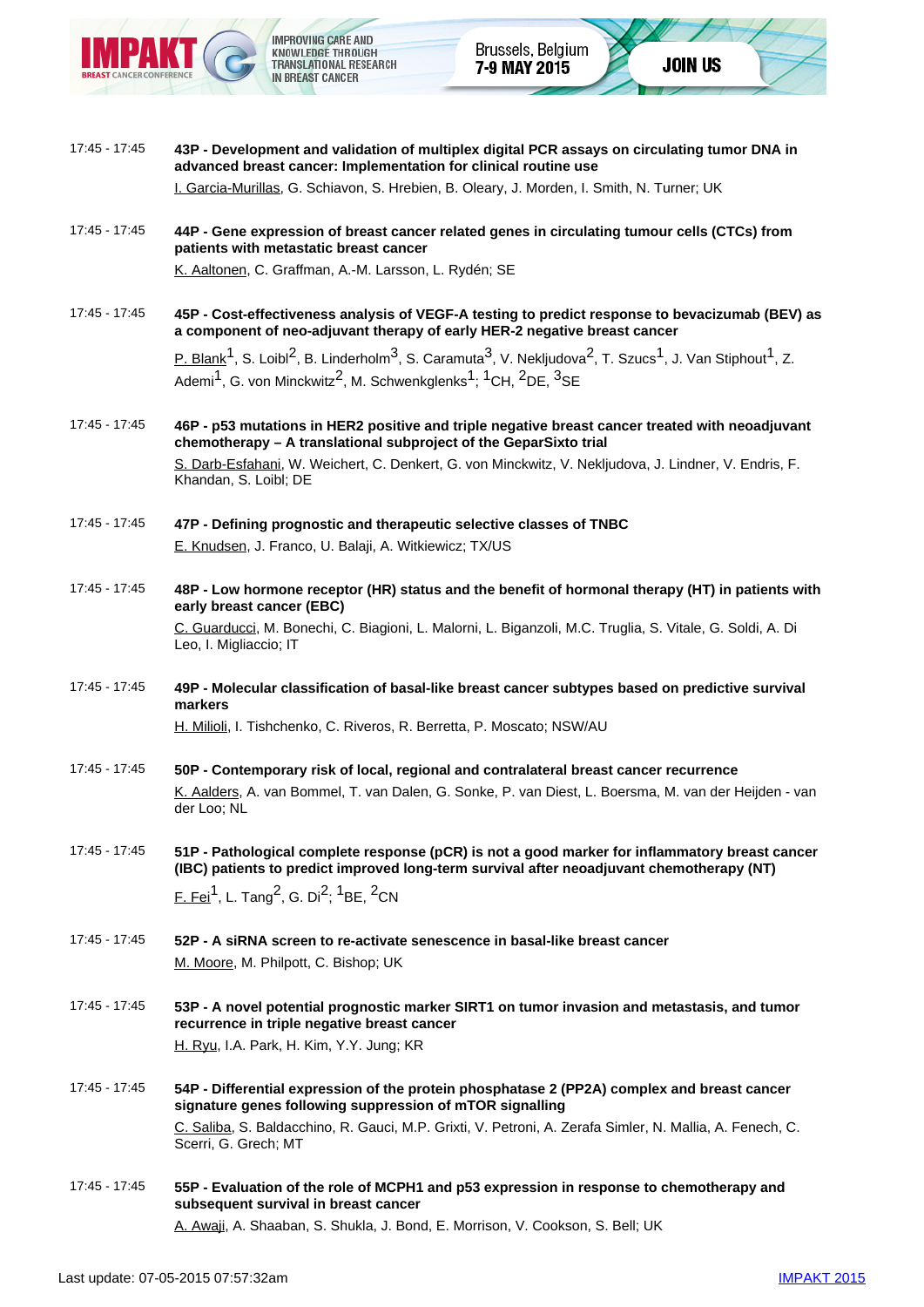

17:45 - 17:45 **56P - Soluble serum Fas as a biomarker of early detection of bone or liver metastases in women with advanced breast cancer. A preliminary case-control study** F. Lumachi, G. Lo Re, L. Foltran, R. Tozzoli, G. Chiara, S. Basso; IT 17:45 - 17:45 **57P - Somatic BRCA1 mutations determine different responses to platinum-based chemotherapy** E. Ignatova, M. Frolova, E. Glazkova, M. Stenina, A. Petrovsky, A. Burdennyy, V. Loginov, M. Filippova, L. Lyubchenko, S. Tjulandin; RU 17:45 - 17:45 **58P - Concordance of local and central HER2 status in 1597 patients participating in German neoadjuvant breast cancer studies** B. Pfitzner, S. Loibl, J. Lindner, P. Sinn, B. Lederer, S. Braun, K. Schmid, C. Denkert, G. von Minckwitz; DE 17:45 - 17:45 **59P - C8A, a potential predictive marker of trastuzmab benefit, is associated with immunological signatures in MSigDB** S. Willis<sup>1</sup>, B. Young<sup>1</sup>, C. Williams<sup>2</sup>, B. Leyland-Jones<sup>1</sup>; <sup>1</sup>SD/US, <sup>2</sup>US 17:45 - 17:45 **60P - AP-2gamma as a novel biomarker of endocrine resistance: Results from the TransCONFIRM study** L. Malorni<sup>1</sup>, C. Biagioni<sup>1</sup>, C. Guarducci<sup>1</sup>, M. Bonechi<sup>1</sup>, G. Capaccioli<sup>1</sup>, R. Jeselsohn<sup>2</sup>, W. Barry<sup>2</sup>, N. Laing<sup>2</sup>, A. Di Leo<sup>1</sup>, I. Migliaccio<sup>1</sup>; <sup>1</sup>IT, <sup>2</sup>MA/US 17:45 - 17:45 **61P - Nectin4 effects in the tumor phenotype** A. Ghidouche<sup>1</sup>, L. Marc<sup>2</sup>, R. Castellano<sup>2</sup>, D. Olive<sup>2</sup>; <sup>1</sup>DZ, <sup>2</sup>FR 17:45 - 17:45 **62P - A exon polymorphism rs700519 (R264C) at CYP19 gene locus is associated with the efficacy of adjuvant letrozole in Indian breast carcinoma patients** G. Umamaheswaran, D. Kadambari, B. Dubashi, S.A. Dkhar; IN 17:45 - 17:45 **63P - Expression of cohesin subunit SA2 predicts breast cancer survival** H. Repo, FI 17:45 - 17:45 **64P - Neoadjuvant chemotherapy in breast cancer patients induces miR-34a expression** P. Freres, C. Josse, N. Bovy, M. Boukerroucha, I. Struman, V. Bours, G. Jerusalem; BE 17:45 - 17:45 **65P - GIRK1 overexpression correlates with ER positive breast cancer subtypes and is associated with poor prognosis** S. Kammerer<sup>1</sup>, A. Sokolowski<sup>1</sup>, H. Hackl<sup>1</sup>, D. Platzer<sup>1</sup>, S. Jahn<sup>1</sup>, F. Peintinger<sup>1</sup>, F. Symmans<sup>2</sup>, W. Schreibmayer<sup>1</sup>, T. Bauernhofer<sup>1</sup>;  $1/4$ T,  $2$ TX/US 17:45 - 17:45 **66P - Histology and molecular characteristics of pregnancy associated breast cancer** Z. Tomasevic, Z. Milovanovic, I. Bozovic Spasojevic, Z. Tomasevic, S. Milosevic, Z. Zdrale, N. Andjelic Dekic, Z. Kovac; RS 17:45 - 17:45 **67P - The impact of the uPAR system and its interaction partners as potential therapeutic targets in TNBC** M. Huber, N. Falkenberg, E. Gross, R. Mall, H. Braselmann, M. Schmitt, M. Aubele; DE 17:45 - 17:45 **68P - Prognostic value of periostin (PN) expression in early breast cancer (BCa): Long-term mortality outcomes** P.V. Nuzzo, A. Rubagotti, L. Zinoli, S. Salvi, S. Boccardo, F. Boccardo; IT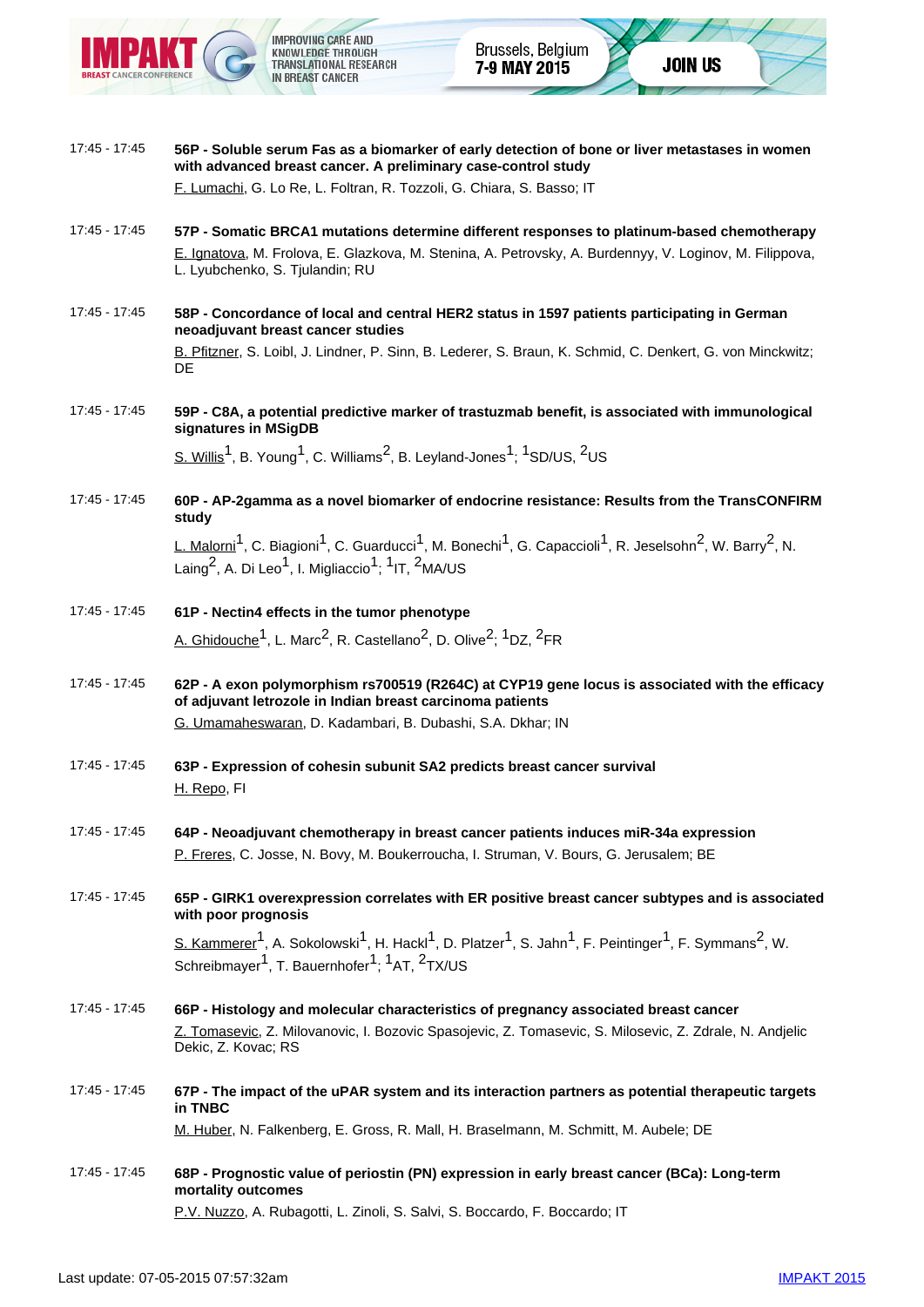

- 17:45 17:45 **69P Diagnostic and prognostic role of stromal CD 10 and Ki 67 in benign and malignant phylloides tumor of breast: A pilot study** S. Kumar, D. Singh, S. Gupta, V. Singh; IN
- 17:45 17:45 **70P Discordance with estrogen receptor alpha status estimated by immunohistochemical and immunofluorescent method associated with flowcytometry in breast cancer tissue** M. Rodionova, T. Bogush, E. Dudko, E. Shestakova, E. Bogush, V. Kirsanov, I. Vorotnikov; RU
- 17:45 17:45 **71P Relevance of glycosylation-associated genes for tumor progression and metastasis localization in breast cancer** L. Oliveira-Ferrer, T. Karius, I. Witzel, T. Karn, R. Wirtz, V. Müller, K. Milde-Langosch; DE
- 17:45 17:45 **72P Male breast cancer receptor sub-types: Demographics, tumor characteristics and short term survival outcomes** S. Yadav, D. Isaac, D. Zakalik; US
- 17:45 17:45 **73P Standardize uptake value of 18F-FDG-PET-CT is in accordance with the 21-gene recurrence score (Oncotype Dx) in ER-positive and HER2-negative breast cancer patients** S.G. Ahn, J.-H. Lee, J.T. Park, H.M. Lee, T.J. Jeon, Y.H. Ryu, J. Sohn, M. Yun, J. Jeong; KR
- 17:45 17:45 **74P Infrared imaging: A potential new tool to probe tumor cells and their immune micro-environment in breast cancer?** M. Verdonck, S. Garaud, R. de Wind, K. Willard-Gallo, E. Goormaghtigh; BE
- 17:45 17:45 **BREAST CANCER HOST IMMUNE AND STROMAL BIOLOGY**
- 17:45 17:45 **75P Chemokine expression drives immune cell infiltration in response to oestrogen-deprivation in a model of oestrogen receptor positive breast cancer** A. Dunbier, J. Hazlett, B. Hunter, R. Kemp; NZ
- 17:45 17:45 **76P Tumour infiltrating lymphocytes in inflammatory breast cancer** C. Colpaert, M. Marsan, G. Van den Eynden, P. Vermeulen, L. Dirix, S. Van Laere; BE
- 17:45 17:45 **77P CXCL13 and tertiary lymphoid structures formation in the anti-breast cancer immune response** E. Migliori, C. Gu-Trantien, S. Garaud, L. Buisseret, H. Duvillier, J.-N. Lodewyckx, L. Van Schoonwinkel, A. Boisson, K. Willard-Gallo; BE
- 17:45 17:45 **78P Evaluation of PDL1 expression in breast cancer by immunohistochemistry** C. Solinas, L. Buisseret, S. Garaud, A. Boisson, C. Naveaux, P. De Silva, E. Migliori, R. de Wind, D. Larsimont, K. Willard-Gallo; BE
- 17:45 17:45 **79P Expression of transcription factor FOXP1 in the immune response to breast cancer** P. De Silva, S. Garaud, E. Migliori, C. Solinas, A. Boisson, C. Naveaux, S. Pecenko, R. de Wind, D. Larsimont, K. Willard-Gallo; BE
- 17:45 17:45 **80P Stromal protein expression in breast cancer is differentially regulated by TGF-&bgr;1** M. Van Bockstal, K. Lambein, M. Van Gele, E. De Vlieghere, R. Limame, G. Braems, M. Bracke, H. Denys, L. Libbrecht, O. De Wever; BE
- 17:45 17:45 **81P Expression of the small GTPase Rab27B is associated with stromal inflammation in ductal carcinoma in situ of the breast** M. Van Bockstal, K. Lambein, O. De Wever, H. Denys, G. Braems, R. Van den Broecke, V. Cocquyt, M. Bracke, L. Libbrecht, A. Hendrix; BE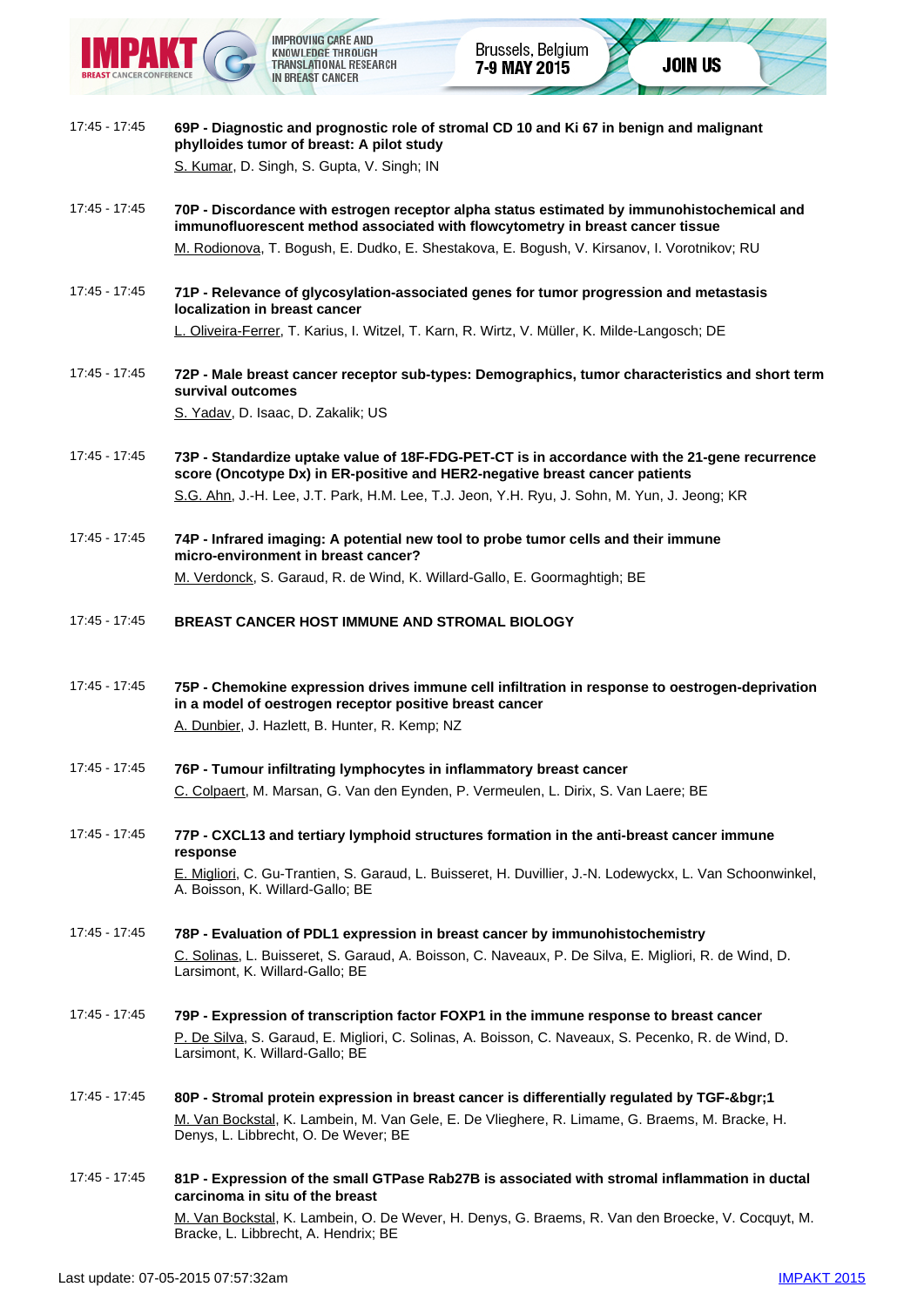

- 17:45 17:45 **82P Examination of the sentinel lymph node identification in breast cancer combining contrast-enhanced ultrasonography and the blue dye method without radioisotope** K. Futsuhara, K. Omoto, K. Suzuki, A. Yoshizawa, S. Tamaki, T. Rikiyama; JP
- 17:45 17:45 **83P Repeatability evaluation of PET/CT imaging using [18F]fluorothymidine (FLT) and [18F]fluorodeoxyglucose (FDG) in primary triple negative breast cancer (TNBC)** J. Glendenning, S. Barrington, H. Tovey, J. Parikh, J. Dunn, A. Tutt; UK
- 17:45 17:45 **84P 3D MRI for quantitative analysis of quadrant percent breast density (QPD): Correlation with quadrant location of breast cancer** J.-H. Chen, Y. Li, M.-Y. Su; CA/US
- 17:45 17:45 **85P Location of triple-negative breast cancers: Comparison with estrogen receptor-positive breast cancers on MR imaging** W.K. Moon, KR
- 17:45 17:45 **PRECLINICAL BREAST CANCER BIOLOGY**
- 17:45 17:45 **87P Inhibition of triple negative and herceptin-resistant breast cancer proliferation and migration by annexin A2 antibodies** J. Vishwanatha<sup>1</sup>, P. Chaudhary<sup>2</sup>;  $1$ TX/US,  $2$ US
- 17:45 17:45 88P Targeting unique metabolic vulnerabilities in dormant ER& plus; tumor cells E. Knudsen, J. Franco, A. Witkiewicz; TX/US
- 17:45 17:45 **89P Relevance of -Gal--GalNAc-containing O-glycans and the enzymes involved in their synthesis for vascular and lymphatic invasion and survival in breast cancer patients** K. Milde-Langosch, L. Oliveira-Ferrer, D. Schütze, H. Wikman, I. Witzel, C. Schröder, K. Pantel, U. Schumacher, V. Müller; DE
- 17:45 17:45 **90P Dual role of endothelial cell signaling in cancer progression** D. Ferraro<sup>1</sup>, R. Goosen<sup>1</sup>, F. Patella<sup>2</sup>, S. Zanivan<sup>2</sup>, M. Buess<sup>1</sup>, G. Christofori<sup>1</sup>; <sup>1</sup>CH, <sup>2</sup>UK
- 17:45 17:45 **91P Low spinophilin expression is associated with poor prognosis and cellular growth in human breast cancer** D. Schwarzenbacher, V. Stiegelbauer, A. Deutsch, A. Ress, A. Aigelsreiter, S. Schauer, A. Gerger, G. Höfler, B. Rinner, M. Pichler; AT
- 17:45 17:45 **BREAST CANCER TARGET IDENTIFICATION, VALIDATION AND PRECLINICAL MODELS**
- 17:45 17:45 **93P Targeting the hedgehog signalling pathway in triple negative breast cancer** M. Hui, A. Cazet, Y. Jessica, C. Cooper, A. McFarland, R. Nair, S. O'Toole, A. Swarbrick; NSW/AU
- 17:45 17:45 **94P The tyrosine kinase AXL sustains EMT and tumour-associated inflammation in triple-negative breast cancers**  $C.$  Raschioni<sup>1</sup>, G. Bottai<sup>1</sup>, B. Szekely<sup>2</sup>, A. Losurdo<sup>1</sup>, L. Di Tommaso<sup>1</sup>, C. Tinterri<sup>1</sup>, L. Paladini<sup>1</sup>, J. Kulka  $2$ , M. Roncalli<sup>1</sup>, L. Santarpia<sup>1</sup>: <sup>1</sup>IT. <sup>2</sup>HU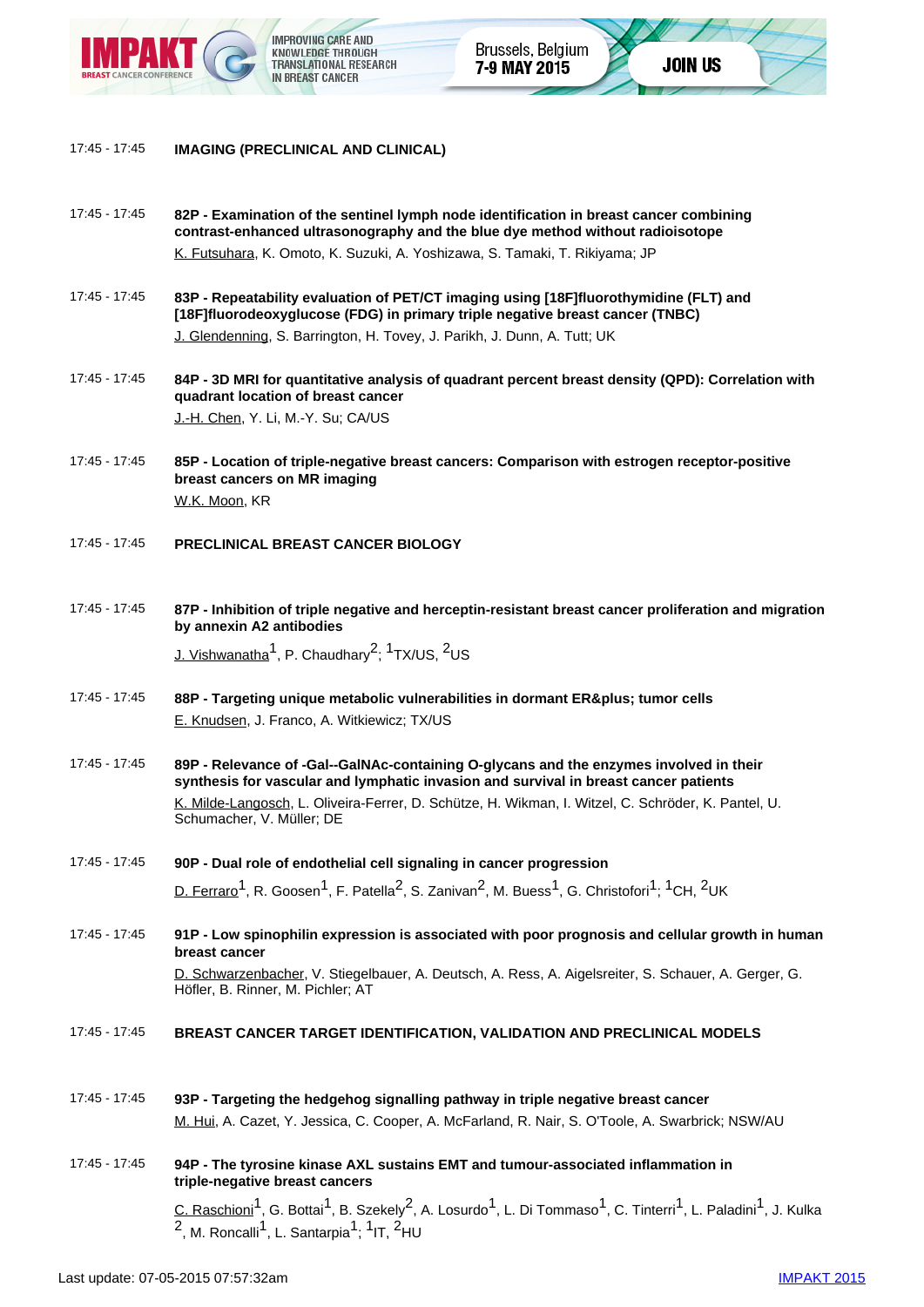

| 17:45 - 17:45 | 95P - Targeting the ASCT2 glutamine uptake and metabolism pathway in triple-negative breast<br>cancer                                                                                                                                                                                                            |
|---------------|------------------------------------------------------------------------------------------------------------------------------------------------------------------------------------------------------------------------------------------------------------------------------------------------------------------|
|               | M. van Geldermalsen <sup>1</sup> , Q. Wang <sup>2</sup> , C.G. Bailey <sup>2</sup> , Y. Feng <sup>2</sup> , R. Nagarajah <sup>2</sup> , A. Marshall <sup>2</sup> , A. Thoeng <sup>2</sup> , S.<br>O'Toole <sup>2</sup> , J.EJ. Rasko <sup>2</sup> , J. Holst <sup>2</sup> ; <sup>1</sup> AU, <sup>2</sup> NSW/AU |
| 17:45 - 17:45 | 96P - CD146/Akt/NF-kappa-B/Latexin, a novel pathway suppressing breast tumor growth<br>I. Gupta, A. Ouhtit, A. Fernando, Z. Abd Elmageed, S. Shanmuganathan; OM                                                                                                                                                  |
| 17:45 - 17:45 | 97P - Interleukin-6 expression is involved in the response to HER2-targeted therapy in breast<br>cancer                                                                                                                                                                                                          |
|               | Y.-J. Chen, P.-H. Chien, H.-L. Pan, W.-C. Huang; TW                                                                                                                                                                                                                                                              |
| 17:45 - 17:45 | 98P - Heterogeneous responses of triple negative breast cancer cell lines to radiation and<br>pharmacological treatments                                                                                                                                                                                         |
|               | X. Xie, B. Wieland, B. Schröder-Heurich, N. Bogdanova, T. Dörk-Bousset; DE                                                                                                                                                                                                                                       |
| 17:45 - 17:45 | 99P - Consensus on breast cancer cell lines classification for an effective and efficient clinical<br>decision-making                                                                                                                                                                                            |
|               | H. Milioli, I. Tishchenko, C. Riveros, J. Sakoff, R. Berretta, P. Moscato; NSW/AU                                                                                                                                                                                                                                |
| 17:45 - 17:45 | 100P - Molecular cochaperone & its deregulation in breast cancer<br>K.-L. Tan, F. Pezzella; UK                                                                                                                                                                                                                   |
| 17:45 - 17:45 | 101P - Smart delivery of lapatinib to reduce its cardiotoxicity: A 99mTc labeled biodistribution<br>study                                                                                                                                                                                                        |

A. Khanna, A. Khanna, N. Gupta, S. Trivedi; IN

## 05-08-2015

- **08:15 09:00 Dissecting the proteome of breast cancer Gold Hall Gold Hall** Chair: F. Symmans, US; C. Desmedt, BE
- 08:15 08:45 **Dissecting the proteome of breast cancer** M. Ellis, TX/US
- 08:45 09:00 **Q&A**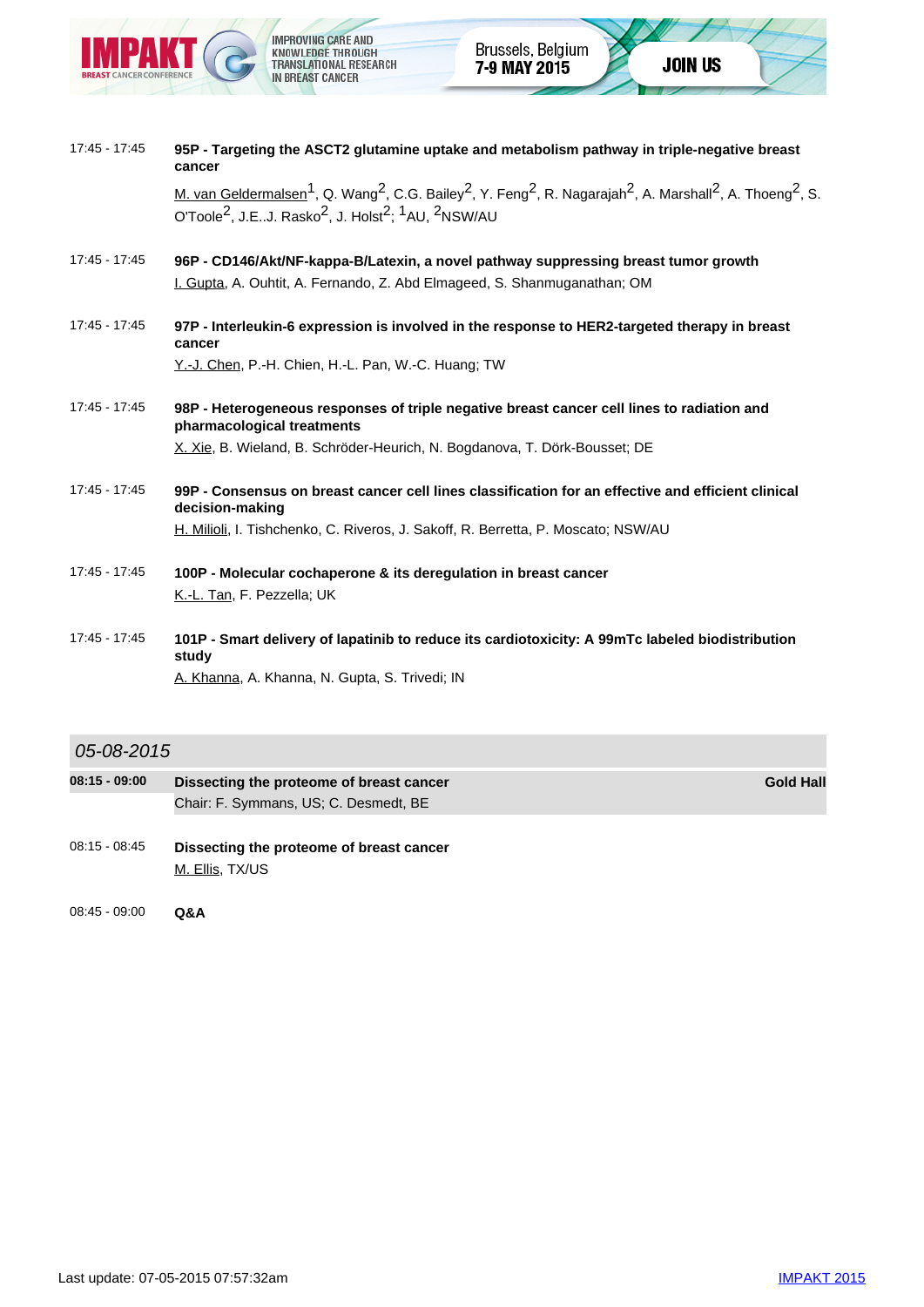

**09:00 - 10:15** Mutations and therapy resistance: Impact of mutations in the clinic **COLO GOLO Hall** Chair: G. Curigliano, IT; M. Ellis, US 09:00 - 09:15 **ESR1 mutations and resistance to endocrine therapy** S. Chandarlapaty, NY/US 09:15 - 09:25 **92O - The Breast International Group (BIG) AURORA pilot study for molecular screening in metastatic breast cancer (MBC) patients**  $M.$  Maetens<sup>1</sup>, A. Irrthum<sup>1</sup>, S. Loibl<sup>2</sup>, J.F. Laes<sup>1</sup>, P. Campbell<sup>3</sup>, P. Aftimos<sup>1</sup>, A. Thompson<sup>4</sup>, J. Cortes  $\overline{\text{Castan}^5, \text{S. Loi}^6, \text{C. Sotiriou}^1, {^1\text{BE, }^2\text{DE, }^3\text{UK, }^4\text{US, }^5\text{ES, }^6\text{AU}}$ 09:25 - 09:40 **Mutations in PIK3CA and ERBB2: resistance mechanism, therapeutic target, or both?** I. Krop, US 09:40 - 09:55 **Clinical relevance: How do we manage mutational mechanisms of resistance?** S. Loibl, DE 09:55 - 10:15 **Q&A / General Discussion**

| 10:15 - 10:45   | <b>Coffee break</b>                                                                                                 | <b>Delvaux Foyer</b> |
|-----------------|---------------------------------------------------------------------------------------------------------------------|----------------------|
|                 |                                                                                                                     |                      |
| $10:45 - 12:15$ | Microenvironment and metastatic cascade in breast cancer<br>Chair: K. Willard-Gallo, BE; C. Sotiriou, BE            | <b>Gold Hall</b>     |
| $10:45 - 11:05$ | Tumour evolution in the metastatic setting<br>C. Desmedt, BE                                                        |                      |
| $11:05 - 11:25$ | The impact of tumour genetics on host immune response<br>M. Hellman, NY/US                                          |                      |
| $11:25 - 11:45$ | Strategies to modulate the immune system in breast cancer: Checkpoint inhibitors and beyond<br>K. Willard-Gallo, BE |                      |
| $11:45 - 12:00$ | <b>Clinical perspectives</b><br>G. Curigliano, IT                                                                   |                      |
| $12:00 - 12:15$ | <b>Q&amp;A / General Discussion</b>                                                                                 |                      |

**13:15 - 14:15 Lunch Delvaux Foyer**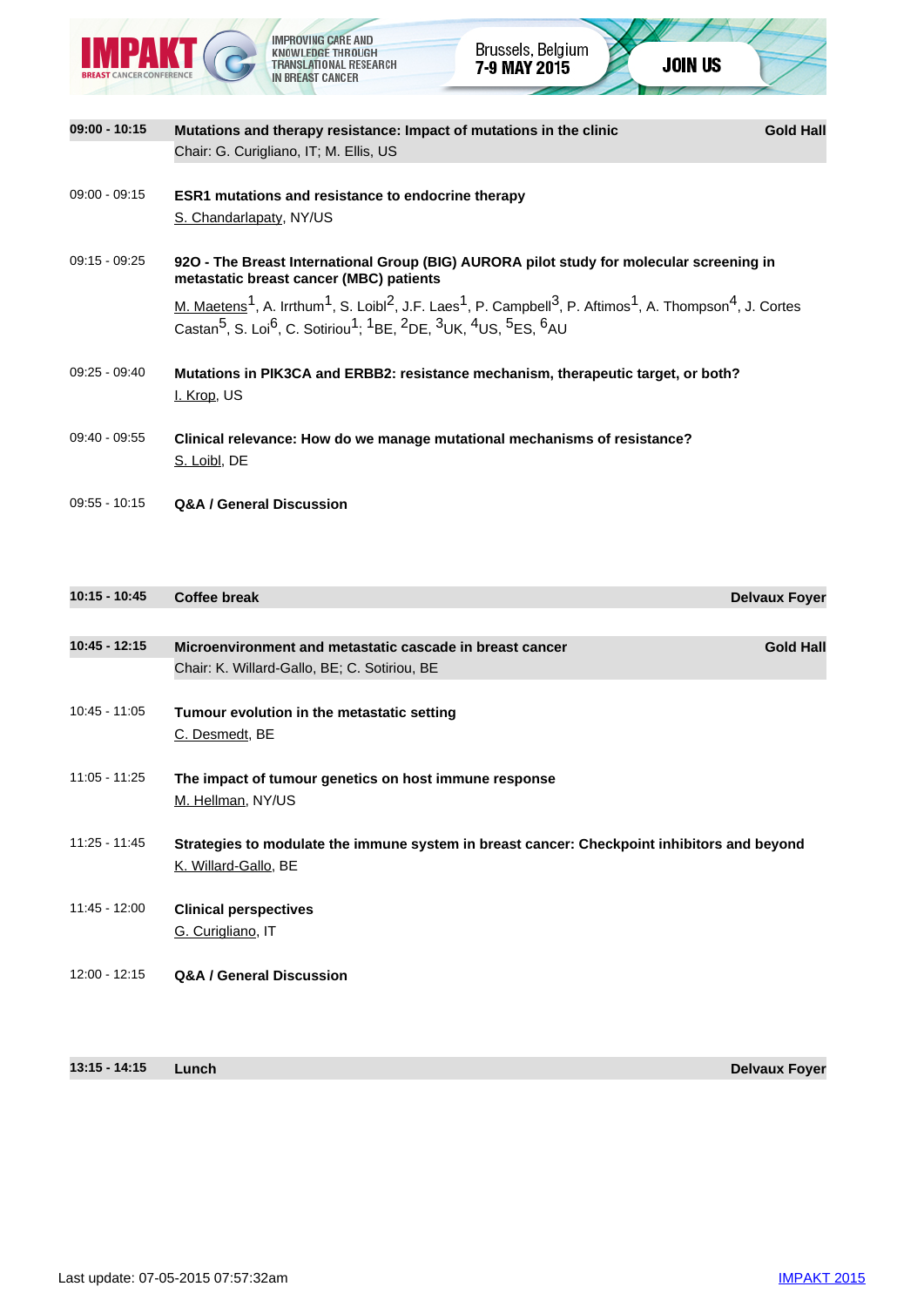

| 14:15 - 16:20   | Translational clinical trial approaches in early stage breast cancer<br><b>Gold Hall</b><br>Chair: A.M. Thompson, US; M. Piccart, BE                       |
|-----------------|------------------------------------------------------------------------------------------------------------------------------------------------------------|
| 14:15 - 14:35   | New aspects of molecular imaging in breast cancer<br>E.GE. de Vries, NL                                                                                    |
| 14:35 - 14:55   | If I were to start the I-SPY trials again what would I do differently?<br>L. Essermann, CA/US                                                              |
| 14:55 - 15:15   | Selection criteria for post neoadjuvant therapy concepts<br>G. von Minckwitz, DE                                                                           |
| $15:15 - 15:35$ | POETIC strategies: Optimising neo-adjuvant and window studies in oestrogen receptor positive<br>breast cancer<br>M. Dowsett, UK                            |
| $15:35 - 16:20$ | Moderated panel discussion: Integration of neoadjuvant and adjuvant trials - do we need new<br>strategies for early breast cancer?<br>A.M. Thompson, TX/US |
| 16:20 - 16:40   | Coffee break<br><b>Delvaux Foyer</b>                                                                                                                       |
| 16:40 - 17:40   | The impact of germline genetics on breast cancer risk and integration in clinical practice Gold Hall<br>Chair: J. Garber, US; A. Tutt, UK                  |
| 16:40 - 17:10   | The impact of germline genetics on breast cancer risk and integration in clinical practice<br>N. Rahman, UK                                                |
| 17:10 - 17:30   | <b>Clinical interpretation</b><br>J. Garber, MD/US                                                                                                         |
| 17:30 - 17:40   | <b>Q&amp;A / General Discussion</b>                                                                                                                        |

## 05-09-2015

| 09:00 - 10:00   | Chemotherapy will have a trivial role in the future of precision medicine<br>Chair: S. Loibl, DE; F. André, FR | <b>Gold Hall</b> |
|-----------------|----------------------------------------------------------------------------------------------------------------|------------------|
| 09:00 - 09:20   | Pro<br>G. von Minckwitz, DE                                                                                    |                  |
| $09:20 - 09:40$ | Contra<br>L. Norton, NY/US                                                                                     |                  |
| $09:40 - 10:00$ | Moderated discussion with audience                                                                             |                  |

F. André, FR